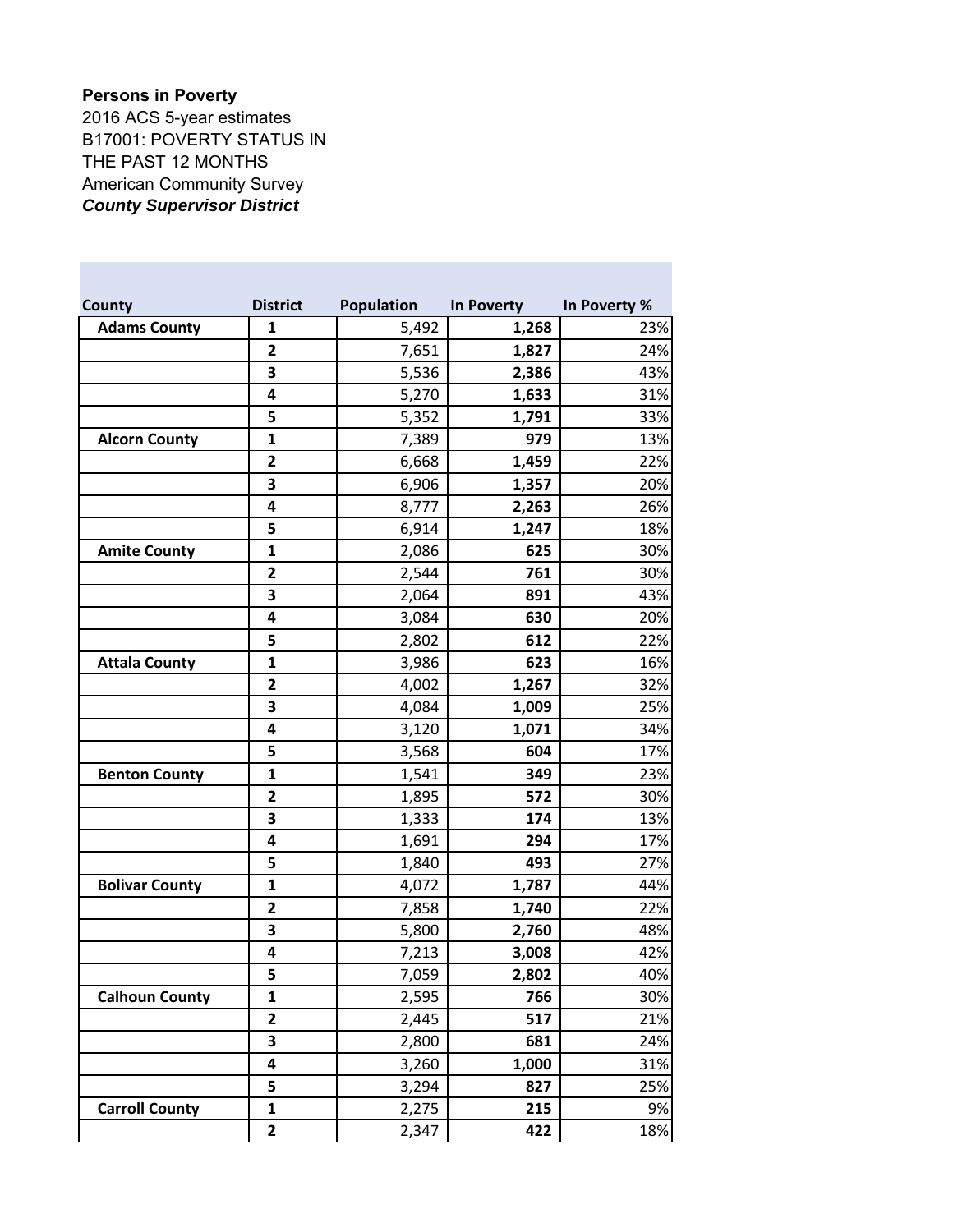| <b>County</b>           | <b>District</b>         | Population | In Poverty | In Poverty % |
|-------------------------|-------------------------|------------|------------|--------------|
| <b>Carroll County</b>   | 3                       | 2,265      | 261        | 12%          |
|                         | 4                       | 1,439      | 474        | 33%          |
|                         | 5                       | 1,797      | 387        | 22%          |
| <b>Chickasaw County</b> | $\mathbf 1$             | 3,193      | 946        | 30%          |
|                         | $\mathbf{2}$            | 3,619      | 569        | 16%          |
|                         | 3                       | 3,652      | 1,093      | 30%          |
|                         | 4                       | 3,269      | 1,084      | 33%          |
|                         | 5                       | 3,291      | 931        | 28%          |
| <b>Choctaw County</b>   | $\mathbf{1}$            | 1,224      | 315        | 26%          |
|                         | $\mathbf{2}$            | 1,922      | 346        | 18%          |
|                         | 3                       | 1,614      | 291        | 18%          |
|                         | 4                       | 1,790      | 753        | 42%          |
|                         | 5                       | 1,599      | 288        | 18%          |
| <b>Claiborne County</b> | $\mathbf{1}$            | 1,370      | 544        | 40%          |
|                         | $\mathbf{2}$            | 1,518      | 725        | 48%          |
|                         | 3                       | 1,796      | 582        | 32%          |
|                         | 4                       | 1,432      | 701        | 49%          |
|                         | 5                       | 2,511      | 1,002      | 40%          |
| <b>Clarke County</b>    | $\mathbf{1}$            | 3,576      | 876        | 24%          |
|                         | $\overline{\mathbf{c}}$ | 3,182      | 939        | 30%          |
|                         | 3                       | 3,912      | 476        | 12%          |
|                         | 4                       | 2,700      | 306        | 11%          |
|                         | 5                       | 2,719      | 490        | 18%          |
| <b>Clay County</b>      | $\mathbf{1}$            | 4,328      | 1,220      | 28%          |
|                         | 2                       | 3,903      | 694        | 18%          |
|                         | 3                       | 4,105      | 587        | 14%          |
|                         | 4                       | 3,256      | 1,448      | 44%          |
|                         | 5                       | 4,237      | 1,210      | 29%          |
| <b>Coahoma County</b>   | $\mathbf{1}$            | 4,874      | 1,288      | 26%          |
|                         | $\mathbf{2}$            | 5,705      | 1,557      | 27%          |
|                         | 3                       | 5,368      | 2,430      | 45%          |
|                         | 4                       | 3,886      | 1,826      | 47%          |
|                         | 5                       | 4,427      | 1,440      | 33%          |
| <b>Copiah County</b>    | $\mathbf{1}$            | 5,401      | 1,376      | 25%          |
|                         | $\mathbf{2}$            | 6,759      | 1,219      | 18%          |
|                         | 3                       | 4,937      | 1,466      | 30%          |
|                         | 4                       | 4,946      | 2,098      | 42%          |
|                         | 5                       | 5,900      | 1,685      | 29%          |
| <b>Covington County</b> | $\mathbf{1}$            | 4,434      | 659        | 15%          |
|                         | $\mathbf{2}$            | 3,724      | 845        | 23%          |
|                         | 3                       | 3,350      | 937        | 28%          |
|                         | 4                       | 3,518      | 1,139      | 32%          |
|                         | 5                       | 4,146      | 1,363      | 33%          |
| <b>DeSoto County</b>    | $\mathbf{1}$            | 47,573     | 3,786      | 8%           |
|                         | $\mathbf{2}$            | 31,624     | 3,328      | 11%          |
|                         | 3                       | 27,791     | 3,912      | 14%          |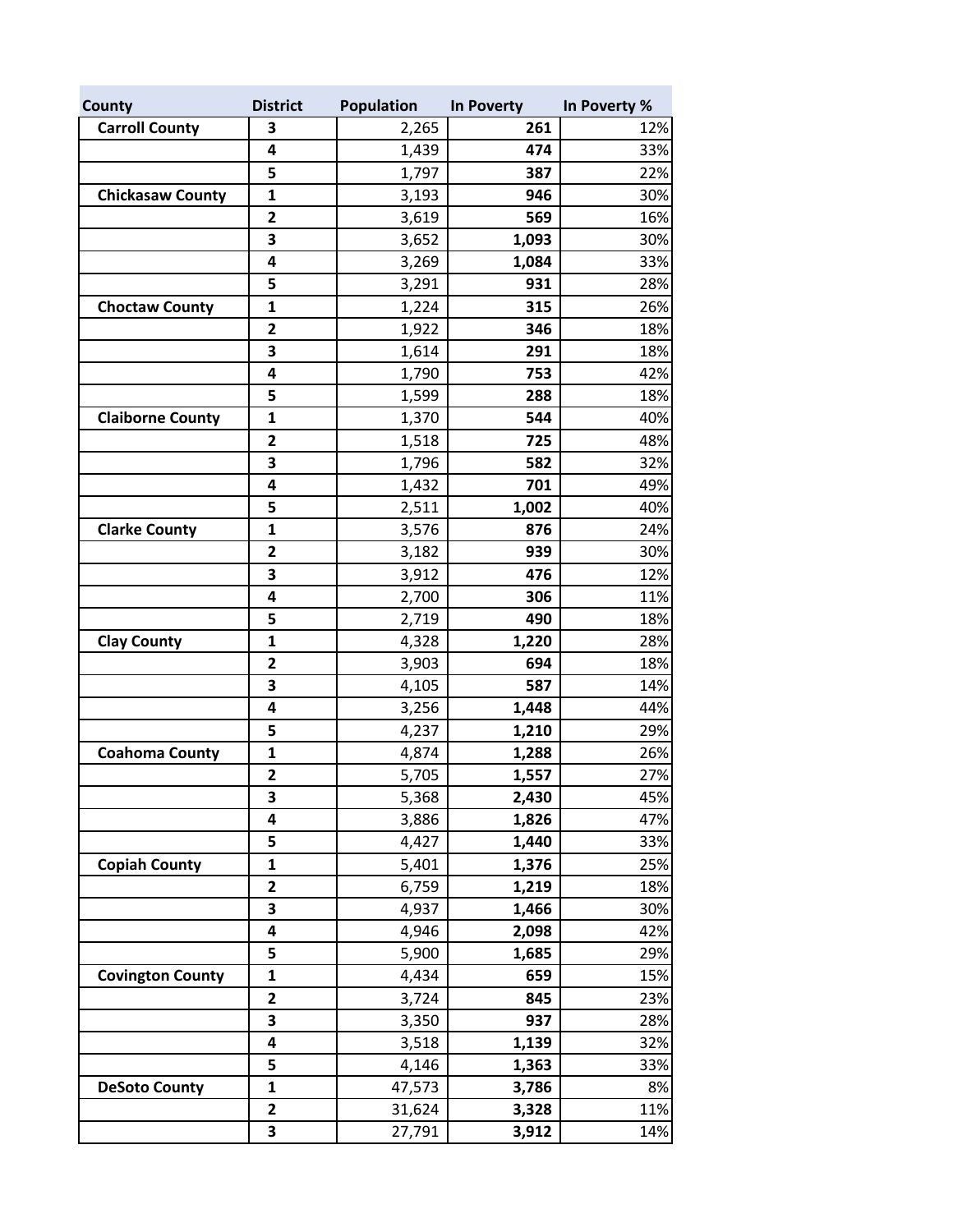| County                 | <b>District</b>         | <b>Population</b> | In Poverty | In Poverty % |
|------------------------|-------------------------|-------------------|------------|--------------|
| <b>DeSoto County</b>   | 4                       | 20,128            | 2,771      | 14%          |
|                        | 5                       | 42,344            | 3,151      | 7%           |
| <b>Forrest County</b>  | $\mathbf{1}$            | 14,796            | 4,005      | 27%          |
|                        | $\overline{\mathbf{c}}$ | 11,885            | 3,752      | 32%          |
|                        | 3                       | 17,891            | 1,743      | 10%          |
|                        | 4                       | 12,379            | 5,108      | 41%          |
|                        | 5                       | 15,771            | 5,262      | 33%          |
| <b>Franklin County</b> | $\mathbf{1}$            | 1,619             | 395        | 24%          |
|                        | $\mathbf{2}$            | 1,090             | 106        | 10%          |
|                        | 3                       | 1,387             | 434        | 31%          |
|                        | 4                       | 2,039             | 286        | 14%          |
|                        | 5                       | 1,576             | 221        | 14%          |
| <b>George County</b>   | $\mathbf{1}$            | 4,490             | 447        | 10%          |
|                        | $\overline{\mathbf{c}}$ | 5,459             | 385        | 7%           |
|                        | 3                       | 4,248             | 980        | 23%          |
|                        | 4                       | 3,523             | 843        | 24%          |
|                        | 5                       | 5,106             | 1,441      | 28%          |
| <b>Greene County</b>   | 1                       | 2,153             | 427        | 20%          |
|                        | $\overline{2}$          | 1,692             | 619        | 37%          |
|                        | 3                       | 2,580             | 239        | 9%           |
|                        | 4                       | 2,329             | 380        | 16%          |
|                        | 5                       | 1,851             | 249        | 13%          |
| <b>Grenada County</b>  | $\mathbf{1}$            | 5,367             | 1,348      | 25%          |
|                        | $\overline{2}$          | 3,979             | 993        | 25%          |
|                        | 3                       | 3,196             | 1,048      | 33%          |
|                        | 4                       | 4,071             | 1,025      | 25%          |
|                        | 5                       | 4,495             | 676        | 15%          |
| <b>Hancock County</b>  | $\mathbf{1}$            | 6,758             | 1,147      | 17%          |
|                        | $\overline{\mathbf{2}}$ | 10,742            | 2,671      | 25%          |
|                        | 3                       | 10,855            | 1,332      | 12%          |
|                        | 4                       | 7,016             | 1,263      | 18%          |
|                        | 5                       | 10,432            | 2,077      | 20%          |
| <b>Harrison County</b> | $\mathbf 1$             | 32,116            | 7,260      | 23%          |
|                        | $\overline{\mathbf{c}}$ | 49,123            | 7,990      | 16%          |
|                        | 3                       | 35,175            | 5,665      | 16%          |
|                        | 4                       | 34,819            | 12,289     | 35%          |
|                        | 5                       | 41,661            | 7,334      | 18%          |
| <b>Hinds County</b>    | $\mathbf{1}$            | 51,433            | 10,434     | 20%          |
|                        | $\overline{\mathbf{c}}$ | 42,055            | 12,952     | 31%          |
|                        | 3                       | 43,860            | 16,408     | 37%          |
|                        | 4                       | 63,129            | 8,915      | 14%          |
|                        | 5                       | 35,963            | 11,647     | 32%          |
| <b>Holmes County</b>   | 1                       | 3,656             | 1,655      | 45%          |
|                        | $\mathbf{2}$            | 4,155             | 1,718      | 41%          |
|                        | 3                       | 3,042             | 1,272      | 42%          |
|                        | 4                       | 4,306             | 1,966      | 46%          |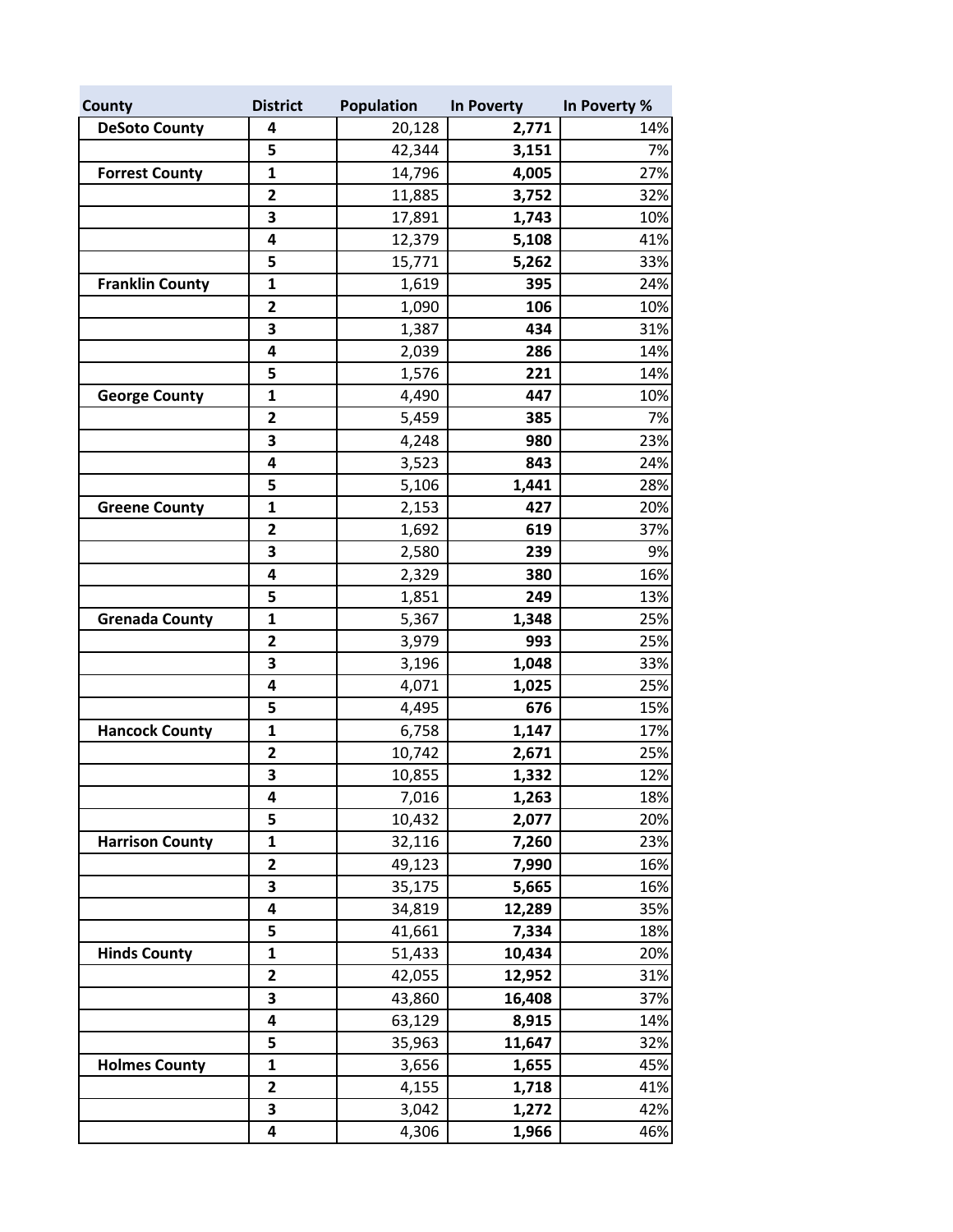| County                  | <b>District</b>         | Population | In Poverty                   | In Poverty % |
|-------------------------|-------------------------|------------|------------------------------|--------------|
| <b>Holmes County</b>    | 5                       | 2,720      | 1,435                        | 53%          |
| <b>Humphreys County</b> | $\mathbf{1}$            | 1,674      | 649                          | 39%          |
|                         | $\mathbf{2}$            | 1,815      | 773                          | 43%          |
|                         | 3                       | 1,972      | 1,176                        | 60%          |
|                         | 4                       | 2,117      | 697                          | 33%          |
|                         | 5                       | 1,139      | 411                          | 36%          |
| <b>Issaquena County</b> | $\mathbf 1$             | 198        | 111                          | 56%          |
|                         | $\overline{\mathbf{c}}$ | 184        | 68                           | 37%          |
|                         | 3                       | 281        | 157                          | 56%          |
|                         | 4                       | 266        | 39                           | 15%          |
|                         | 5                       | 138        | 56                           | 41%          |
| <b>Itawamba County</b>  | 1                       | 3,394      | 682                          | 20%          |
|                         | $\mathbf{2}$            | 5,320      | 532                          | 10%          |
|                         | 3                       | 4,612      | 1,010                        | 22%          |
|                         | 4                       | 4,426      | 887                          | 20%          |
|                         | 5                       | 4,691      | 1,433                        | 31%          |
| <b>Jackson County</b>   | $\mathbf 1$             | 26,191     | 4,130                        | 16%          |
|                         | $\mathbf{2}$            | 23,848     | 6,395                        | 27%          |
|                         | 3                       | 28,231     | 4,445                        | 16%          |
|                         | 4                       | 31,604     | 3,398                        | 11%          |
|                         | 5                       | 29,676     | 3,450                        | 12%          |
| <b>Jasper County</b>    | $\mathbf{1}$            | 3,406      | 668                          | 20%          |
|                         | $\mathbf{2}$            | 3,108      | 683                          | 22%          |
|                         | 3                       | 3,747      | 927                          | 25%          |
|                         | 4                       | 3,506      | 853                          | 24%          |
|                         | 5                       | 2,720      | 510                          | 19%          |
| <b>Jefferson County</b> | 1                       | 382        | $\qquad \qquad \blacksquare$ | 0%           |
|                         | $\overline{\mathbf{c}}$ | 1,005      | 321                          | 32%          |
|                         | 3                       | 4,737      | 2,156                        | 46%          |
|                         | 4                       | 586        | 87                           | 15%          |
|                         | 5                       | 373        | 248                          | 66%          |
| Jefferson Davis Count   | 1                       | 2,097      | 708                          | 34%          |
|                         | $\overline{\mathbf{c}}$ | 2,548      | 916                          | 36%          |
|                         | 3                       | 2,233      | 561                          | 25%          |
|                         | 4                       | 2,918      | 1,083                        | 37%          |
|                         | 5                       | 1,758      | 737                          | 42%          |
| <b>Jones County</b>     | 1                       | 12,757     | 2,415                        | 19%          |
|                         | $\mathbf 2$             | 14,086     | 2,995                        | 21%          |
|                         | 3                       | 13,053     | 1,944                        | 15%          |
|                         | 4                       | 16,034     | 3,780                        | 24%          |
|                         | 5                       | 10,957     | 4,725                        | 43%          |
| <b>Kemper County</b>    | $\mathbf{1}$            | 1,501      | 747                          | 50%          |
|                         | 2                       | 1,594      | 558                          | 35%          |
|                         | 3                       | 1,909      | 300                          | 16%          |
|                         | 4                       | 1,994      | 307                          | 15%          |
|                         | 5                       | 2,208      | 843                          | 38%          |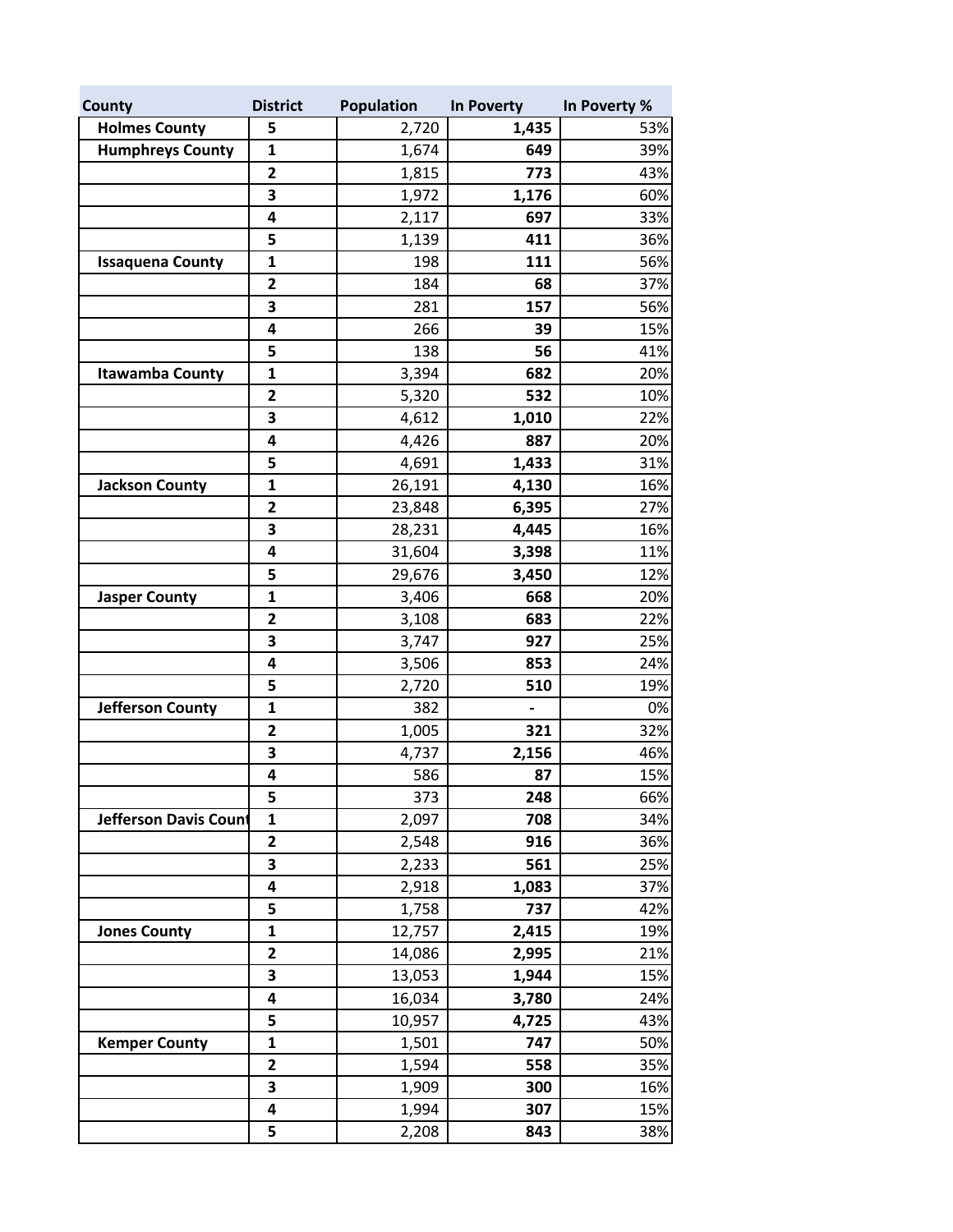| County                   | <b>District</b>         | <b>Population</b> | In Poverty | In Poverty % |
|--------------------------|-------------------------|-------------------|------------|--------------|
| <b>Lafayette County</b>  | 1                       | 6,673             | 876        | 13%          |
|                          | $\mathbf{2}$            | 9,750             | 2,440      | 25%          |
|                          | 3                       | 11,044            | 2,156      | 20%          |
|                          | 4                       | 10,489            | 2,969      | 28%          |
|                          | 5                       | 9,134             | 3,461      | 38%          |
| <b>Lamar County</b>      | $\mathbf{1}$            | 11,964            | 1,897      | 16%          |
|                          | 2                       | 12,450            | 3,495      | 28%          |
|                          | 3                       | 9,859             | 2,012      | 20%          |
|                          | 4                       | 12,741            | 731        | 6%           |
|                          | 5                       | 12,211            | 1,400      | 11%          |
| <b>Lauderdale County</b> | $\mathbf{1}$            | 15,728            | 1,612      | 10%          |
|                          | 2                       | 14,981            | 5,920      | 40%          |
|                          | 3                       | 17,707            | 2,870      | 16%          |
|                          | 4                       | 13,583            | 5,666      | 42%          |
|                          | 5                       | 13,918            | 1,473      | 11%          |
| <b>Lawrence County</b>   | $\mathbf{1}$            | 2,306             | 453        | 20%          |
|                          | 2                       | 2,887             | 811        | 28%          |
|                          | 3                       | 2,581             | 284        | 11%          |
|                          | 4                       | 2,337             | 449        | 19%          |
|                          | 5                       | 2,470             | 739        | 30%          |
| <b>Leake County</b>      | $\mathbf{1}$            | 4,441             | 1,297      | 29%          |
|                          | $\overline{\mathbf{c}}$ | 4,549             | 1,347      | 30%          |
|                          | 3                       | 4,515             | 1,694      | 38%          |
|                          | 4                       | 4,503             | 820        | 18%          |
|                          | 5                       | 4,181             | 855        | 20%          |
| <b>Lee County</b>        | $\mathbf{1}$            | 18,204            | 2,775      | 15%          |
|                          | $\overline{\mathbf{c}}$ | 20,023            | 2,440      | 12%          |
|                          | 3                       | 17,788            | 2,745      | 15%          |
|                          | 4                       | 14,068            | 4,724      | 34%          |
|                          | 5                       | 14,061            | 2,847      | 20%          |
| <b>Leflore County</b>    | $\mathbf 1$             | 5,974             | 1,280      | 21%          |
|                          | $\mathbf{2}$            | 6,851             | 4,023      | 59%          |
|                          | 3                       | 3,727             | 1,440      | 39%          |
|                          | 4                       | 5,924             | 2,379      | 40%          |
|                          | 5                       | 6,633             | 2,643      | 40%          |
| <b>Lincoln County</b>    | $\mathbf{1}$            | 5,246             | 1,341      | 26%          |
|                          | $\overline{\mathbf{c}}$ | 6,365             | 1,976      | 31%          |
|                          | 3                       | 6,843             | 1,419      | 21%          |
|                          | 4                       | 8,376             | 1,578      | 19%          |
|                          | 5                       | 7,284             | 2,373      | 33%          |
| <b>Lowndes County</b>    | $\mathbf 1$             | 12,778            | 1,371      | 11%          |
|                          | $\overline{\mathbf{c}}$ | 13,028            | 2,123      | 16%          |
|                          | 3                       | 12,243            | 1,627      | 13%          |
|                          | 4                       | 11,416            | 5,083      | 45%          |
|                          | 5                       | 8,775             | 2,579      | 29%          |
| <b>Madison County</b>    | 1                       | 18,092            | 1,088      | 6%           |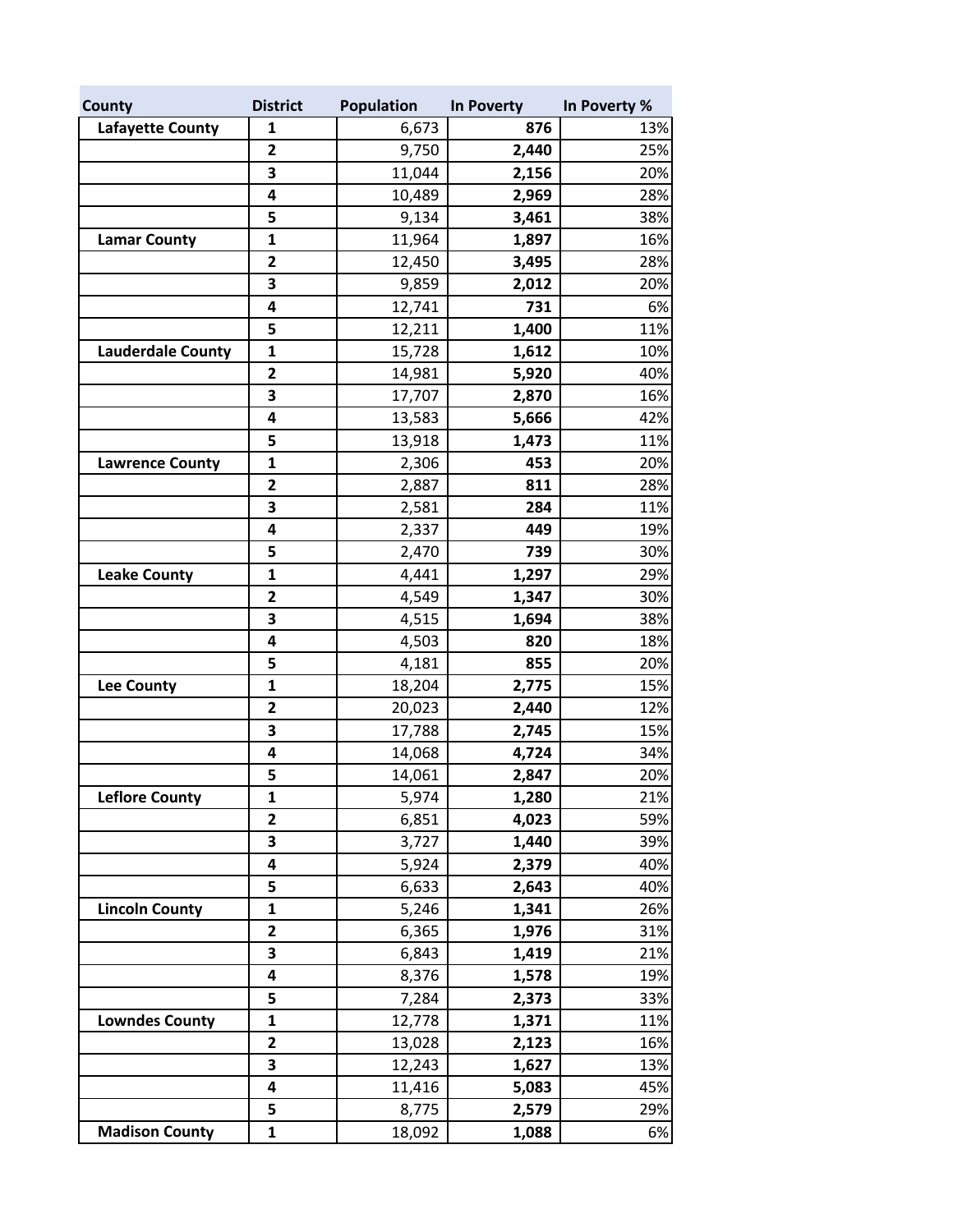| County                   | <b>District</b>         | <b>Population</b> | In Poverty | In Poverty % |
|--------------------------|-------------------------|-------------------|------------|--------------|
| <b>Madison County</b>    | 2                       | 19,829            | 949        | 5%           |
|                          | 3                       | 23,544            | 1,703      | 7%           |
|                          | 4                       | 23,024            | 4,741      | 21%          |
|                          | 5                       | 15,733            | 4,239      | 27%          |
| <b>Marion County</b>     | 1                       | 4,843             | 846        | 17%          |
|                          | $\mathbf{2}$            | 5,458             | 1,645      | 30%          |
|                          | 3                       | 5,151             | 1,441      | 28%          |
|                          | 4                       | 5,047             | 1,059      | 21%          |
|                          | 5                       | 4,519             | 1,849      | 41%          |
| <b>Marshall County</b>   | 1                       | 4,944             | 580        | 12%          |
|                          | $\mathbf{2}$            | 8,014             | 2,179      | 27%          |
|                          | 3                       | 7,404             | 1,292      | 17%          |
|                          | 4                       | 7,518             | 1,399      | 19%          |
|                          | 5                       | 6,301             | 780        | 12%          |
| <b>Monroe County</b>     | $\mathbf 1$             | 7,841             | 788        | 10%          |
|                          | $\mathbf{2}$            | 7,232             | 1,126      | 16%          |
|                          | 3                       | 6,765             | 1,374      | 20%          |
|                          | 4                       | 6,244             | 1,887      | 30%          |
|                          | 5                       | 7,462             | 2,133      | 29%          |
| <b>Montgomery County</b> | $\mathbf{1}$            | 2,047             | 368        | 18%          |
|                          | $\mathbf{2}$            | 2,264             | 634        | 28%          |
|                          | 3                       | 2,446             | 1,092      | 45%          |
|                          | 4                       | 2,050             | 435        | 21%          |
|                          | 5                       | 1,402             | 384        | 27%          |
| <b>Neshoba County</b>    | $\mathbf{1}$            | 6,761             | 1,493      | 22%          |
|                          | $\overline{\mathbf{c}}$ | 5,702             | 533        | 9%           |
|                          | 3                       | 6,371             | 1,783      | 28%          |
|                          | 4                       | 5,234             | 1,314      | 25%          |
|                          | 5                       | 4,879             | 1,340      | 27%          |
| <b>Newton County</b>     | 1                       | 3,735             | 925        | 25%          |
|                          | $\mathbf{2}$            | 4,026             | 643        | 16%          |
|                          | 3                       | 4,346             | 1,186      | 27%          |
|                          | 4                       | 4,437             | 1,014      | 23%          |
|                          | 5                       | 4,427             | 1,127      | 25%          |
| <b>Noxubee County</b>    | $\mathbf 1$             | 1,945             | 742        | 38%          |
|                          | $\mathbf{2}$            | 2,189             | 1,114      | 51%          |
|                          | 3                       | 2,642             | 648        | 25%          |
|                          | 4                       | 2,323             | 530        | 23%          |
|                          | 5                       | 1,746             | 476        | 27%          |
| <b>Oktibbeha County</b>  | $\mathbf 1$             | 10,823            | 3,072      | 28%          |
|                          | $\mathbf{2}$            | 8,471             | 3,140      | 37%          |
|                          | 3                       | 5,926             | 2,103      | 35%          |
|                          | 4                       | 10,120            | 2,438      | 24%          |
|                          | 5                       | 8,662             | 3,590      | 41%          |
| <b>Panola County</b>     | $\mathbf{1}$            | 6,216             | 1,820      | 29%          |
|                          | $\mathbf{2}$            | 7,307             | 1,914      | 26%          |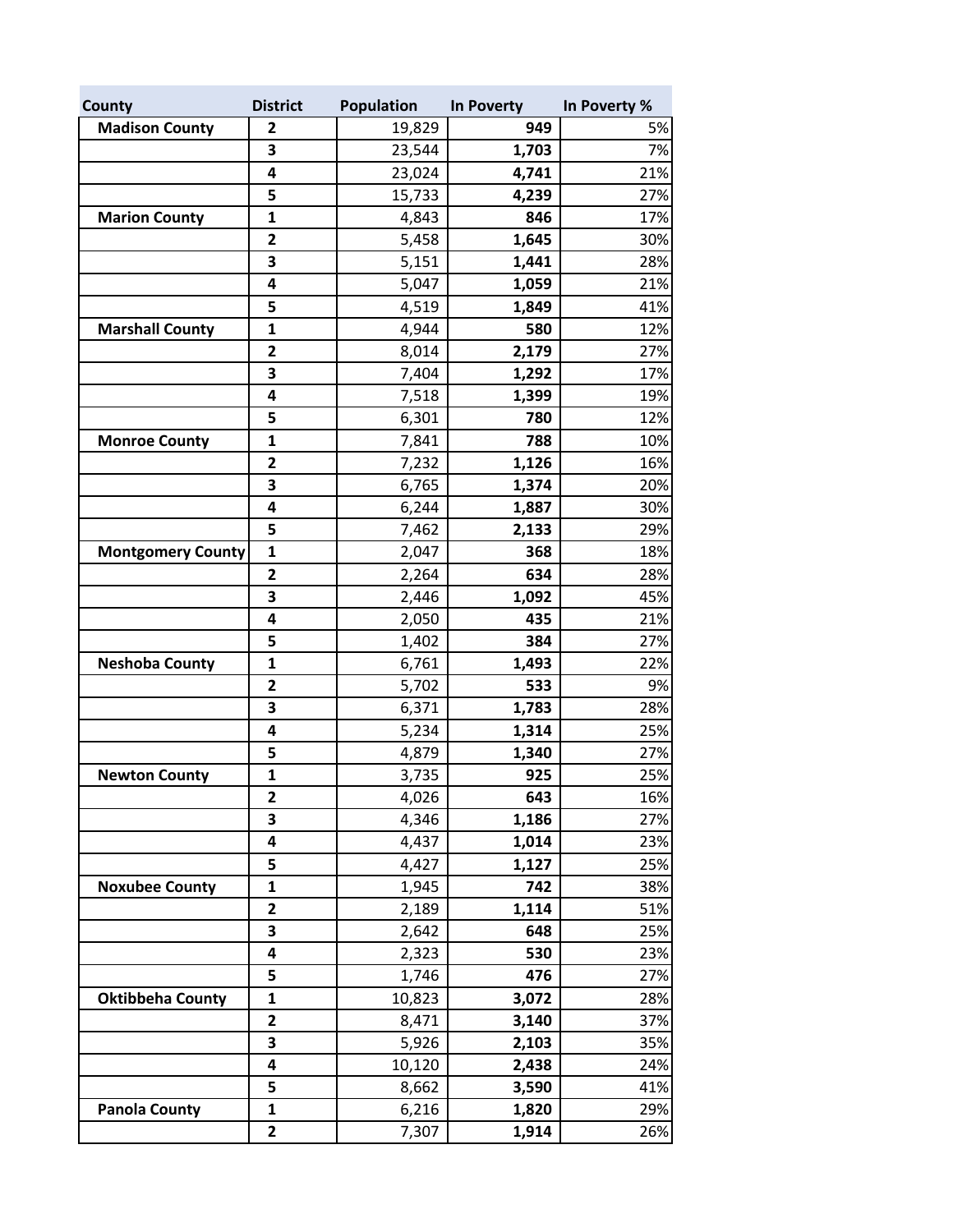| County                    | <b>District</b>         | <b>Population</b> | In Poverty | In Poverty % |
|---------------------------|-------------------------|-------------------|------------|--------------|
| <b>Panola County</b>      | 3                       | 7,204             | 1,278      | 18%          |
|                           | 4                       | 8,218             | 1,770      | 22%          |
|                           | 5                       | 5,144             | 848        | 16%          |
| <b>Pearl River County</b> | $\mathbf{1}$            | 8,086             | 2,641      | 33%          |
|                           | $\mathbf{2}$            | 9,909             | 1,597      | 16%          |
|                           | 3                       | 10,214            | 1,615      | 16%          |
|                           | 4                       | 11,884            | 3,034      | 26%          |
|                           | 5                       | 13,472            | 1,999      | 15%          |
| <b>Perry County</b>       | 1                       | 1,973             | 596        | 30%          |
|                           | $\overline{\mathbf{c}}$ | 2,859             | 421        | 15%          |
|                           | 3                       | 2,421             | 566        | 23%          |
|                           | 4                       | 2,245             | 324        | 14%          |
|                           | 5                       | 2,579             | 468        | 18%          |
| <b>Pike County</b>        | 1                       | 7,291             | 3,767      | 52%          |
|                           | $\mathbf{2}$            | 6,865             | 1,980      | 29%          |
|                           | 3                       | 8,463             | 1,926      | 23%          |
|                           | 4                       | 8,737             | 2,164      | 25%          |
|                           | 5                       | 7,438             | 2,453      | 33%          |
| <b>Pontotoc County</b>    | $\mathbf{1}$            | 6,785             | 1,137      | 17%          |
|                           | $\mathbf{2}$            | 7,252             | 1,783      | 25%          |
|                           | 3                       | 5,710             | 1,077      | 19%          |
|                           | 4                       | 6,078             | 1,029      | 17%          |
|                           | 5                       | 4,743             | 491        | 10%          |
| <b>Prentiss County</b>    | $\mathbf{1}$            | 4,881             | 1,121      | 23%          |
|                           | 2                       | 4,836             | 815        | 17%          |
|                           | 3                       | 5,032             | 1,263      | 25%          |
|                           | 4                       | 5,005             | 1,173      | 23%          |
|                           | 5                       | 4,451             | 1,113      | 25%          |
| <b>Quitman County</b>     | $\mathbf{1}$            | 1,827             | 734        | 40%          |
|                           | $\mathbf{2}$            | 1,408             | 444        | 32%          |
|                           | 3                       | 1,374             | 329        | 24%          |
|                           | 4                       | 1,713             | 1,021      | 60%          |
|                           | 5                       | 1,092             | 271        | 25%          |
| <b>Rankin County</b>      | $\mathbf{1}$            | 25,700            | 3,224      | 13%          |
|                           | 2                       | 35,392            | 1,881      | 5%           |
|                           | 3                       | 27,038            | 3,136      | 12%          |
|                           | 4                       | 29,102            | 1,733      | 6%           |
|                           | 5                       | 24,813            | 3,594      | 14%          |
| <b>Scott County</b>       | 1                       | 5,427             | 1,619      | 30%          |
|                           | 2                       | 4,876             | 1,521      | 31%          |
|                           | 3                       | 6,748             | 1,209      | 18%          |
|                           | 4                       | 5,009             | 1,373      | 27%          |
|                           | 5                       | 5,873             | 1,690      | 29%          |
| <b>Sharkey County</b>     | 1                       | 1,236             | 272        | 22%          |
|                           | 2                       | 808               | 425        | 53%          |
|                           | 3                       | 1,503             | 462        | 31%          |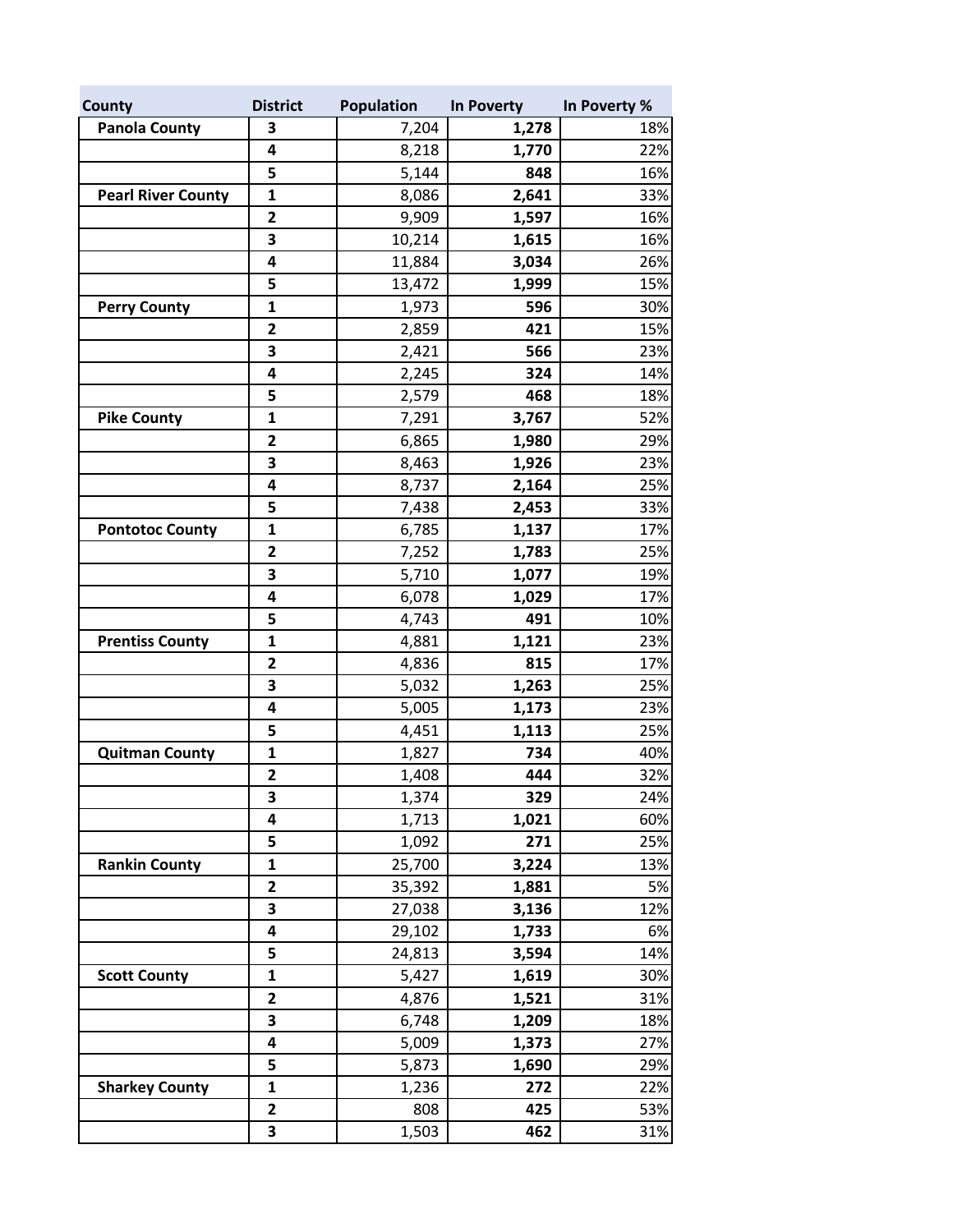| County                     | <b>District</b>         | <b>Population</b> | In Poverty | In Poverty % |
|----------------------------|-------------------------|-------------------|------------|--------------|
| <b>Sharkey County</b>      | 4                       | 876               | 201        | 23%          |
|                            | 5                       | 140               | 75         | 54%          |
| <b>Simpson County</b>      | $\mathbf{1}$            | 4,335             | 951        | 22%          |
|                            | $\overline{\mathbf{c}}$ | 5,894             | 2,175      | 37%          |
|                            | 3                       | 4,643             | 1,072      | 23%          |
|                            | 4                       | 4,970             | 1,153      | 23%          |
|                            | 5                       | 6,822             | 1,948      | 29%          |
| <b>Smith County</b>        | $\mathbf{1}$            | 3,299             | 691        | 21%          |
|                            | $\mathbf 2$             | 3,176             | 941        | 30%          |
|                            | 3                       | 3,462             | 667        | 19%          |
|                            | 4                       | 3,268             | 588        | 18%          |
|                            | 5                       | 2,841             | 753        | 27%          |
| <b>Stone County</b>        | $\mathbf{1}$            | 2,657             | 754        | 28%          |
|                            | $\overline{\mathbf{c}}$ | 2,808             | 471        | 17%          |
|                            | 3                       | 4,451             | 1,034      | 23%          |
|                            | 4                       | 4,647             | 462        | 10%          |
|                            | 5                       | 2,781             | 792        | 28%          |
| <b>Sunflower County</b>    | $\mathbf{1}$            | 4,768             | 2,059      | 43%          |
|                            | $\mathbf{2}$            | 4,663             | 1,271      | 27%          |
|                            | 3                       | 4,852             | 1,392      | 29%          |
|                            | 4                       | 4,918             | 1,957      | 40%          |
|                            | 5                       | 4,243             | 1,430      | 34%          |
| <b>Tallahatchie County</b> | $\mathbf{1}$            | 2,682             | 652        | 24%          |
|                            | $\overline{\mathbf{c}}$ | 1,976             | 434        | 22%          |
|                            | 3                       | 1,857             | 477        | 26%          |
|                            | 4                       | 2,072             | 765        | 37%          |
|                            | 5                       | 2,064             | 674        | 33%          |
| <b>Tate County</b>         | $\mathbf{1}$            | 6,552             | 764        | 12%          |
|                            | $\overline{\mathbf{c}}$ | 5,106             | 1,110      | 22%          |
|                            | 3                       | 4,954             | 901        | 18%          |
|                            | 4                       | 5,124             | 503        | 10%          |
|                            | 5                       | 4,700             | 880        | 19%          |
| <b>Tippah County</b>       | $\mathbf{1}$            | 3,899             | 1,351      | 35%          |
|                            | $\mathbf{2}$            | 5,604             | 1,895      | 34%          |
|                            | 3                       | 4,379             | 593        | 14%          |
|                            | 4                       | 4,623             | 825        | 18%          |
|                            | 5                       | 3,170             | 439        | 14%          |
| <b>Tishomingo County</b>   | $\mathbf 1$             | 3,914             | 786        | 20%          |
|                            | $\overline{\mathbf{c}}$ | 4,154             | 959        | 23%          |
|                            | 3                       | 3,144             | 301        | 10%          |
|                            | 4                       | 3,586             | 619        | 17%          |
|                            | 5                       | 4,417             | 916        | 21%          |
| <b>Tunica County</b>       | $\mathbf 1$             | 3,443             | 1,094      | 32%          |
|                            | $\mathbf{2}$            | 1,956             | 453        | 23%          |
|                            | 3                       | 1,742             | 496        | 28%          |
|                            | 4                       | 1,407             | 271        | 19%          |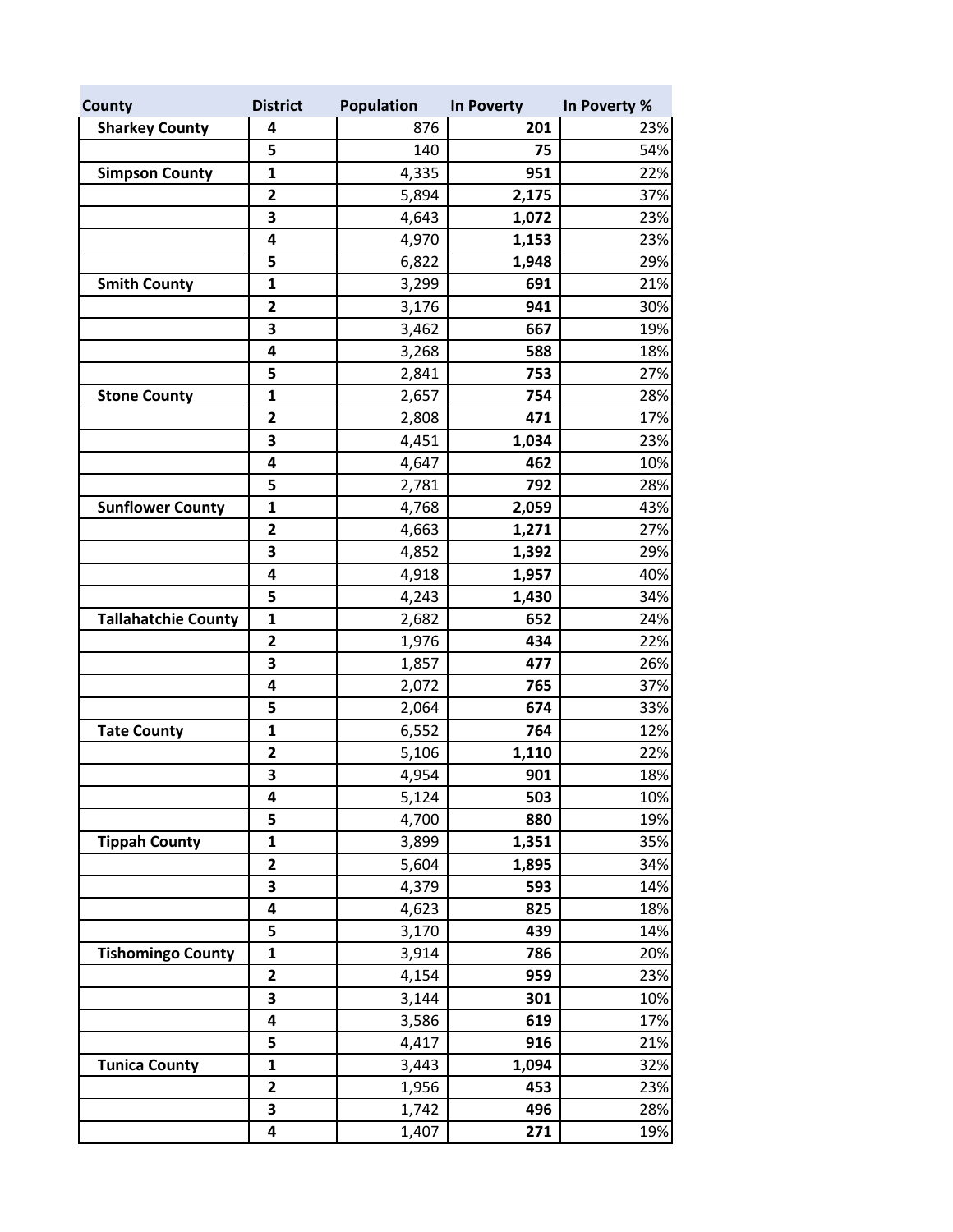| County                   | <b>District</b>         | Population | In Poverty | In Poverty % |
|--------------------------|-------------------------|------------|------------|--------------|
| <b>Tunica County</b>     | 5                       | 1,735      | 611        | 35%          |
| <b>Union County</b>      | $\mathbf{1}$            | 5,012      | 1,268      | 25%          |
|                          | $\mathbf{2}$            | 5,786      | 1,132      | 20%          |
|                          | 3                       | 5,438      | 996        | 18%          |
|                          | 4                       | 5,842      | 910        | 16%          |
|                          | 5                       | 5,591      | 971        | 17%          |
| <b>Walthall County</b>   | $\mathbf{1}$            | 2,552      | 569        | 22%          |
|                          | $\mathbf{2}$            | 2,627      | 554        | 21%          |
|                          | 3                       | 3,085      | 345        | 11%          |
|                          | 4                       | 3,727      | 1,314      | 35%          |
|                          | 5                       | 2,405      | 942        | 39%          |
| <b>Warren County</b>     | 1                       | 11,799     | 1,643      | 14%          |
|                          | $\mathbf{2}$            | 6,483      | 2,822      | 44%          |
|                          | 3                       | 7,739      | 3,050      | 39%          |
|                          | 4                       | 9,654      | 1,351      | 14%          |
|                          | 5                       | 11,707     | 2,386      | 20%          |
| <b>Washington County</b> | $\mathbf{1}$            | 10,879     | 2,481      | 23%          |
|                          | $\mathbf{2}$            | 11,128     | 3,622      | 33%          |
|                          | 3                       | 8,369      | 4,111      | 49%          |
|                          | 4                       | 9,191      | 3,219      | 35%          |
|                          | 5                       | 8,666      | 3,398      | 39%          |
| <b>Wayne County</b>      | $\mathbf{1}$            | 4,066      | 1,499      | 37%          |
|                          | $\mathbf{2}$            | 4,958      | 1,668      | 34%          |
|                          | 3                       | 2,854      | 625        | 22%          |
|                          | 4                       | 3,949      | 547        | 14%          |
|                          | 5                       | 4,382      | 805        | 18%          |
| <b>Webster County</b>    | $\mathbf{1}$            | 1,605      | 298        | 19%          |
|                          | $\overline{\mathbf{c}}$ | 1,965      | 448        | 23%          |
|                          | 3                       | 1,815      | 567        | 31%          |
|                          | 4                       | 2,156      | 425        | 20%          |
|                          | 5                       | 2,295      | 372        | 16%          |
| <b>Wilkinson County</b>  | $\mathbf{1}$            | 1,885      | 802        | 43%          |
|                          | $\mathbf 2$             | 1,067      | 416        | 39%          |
|                          | 3                       | 1,621      | 830        | 51%          |
|                          | 4                       | 1,781      | 390        | 22%          |
|                          | 5                       | 1,820      | 475        | 26%          |
| <b>Winston County</b>    | $\mathbf{1}$            | 3,116      | 726        | 23%          |
|                          | $\mathbf{2}$            | 3,617      | 697        | 19%          |
|                          | 3                       | 3,816      | 1,725      | 45%          |
|                          | 4                       | 3,884      | 1,435      | 37%          |
|                          | 5                       | 3,658      | 530        | 14%          |
| <b>Yalobusha County</b>  | $\mathbf{1}$            | 2,672      | 682        | 26%          |
|                          | $\mathbf{2}$            | 1,591      | 249        | 16%          |
|                          | 3                       | 2,559      | 548        | 21%          |
|                          | 4                       | 3,141      | 793        | 25%          |
|                          | 5                       | 2,225      | 358        | 16%          |